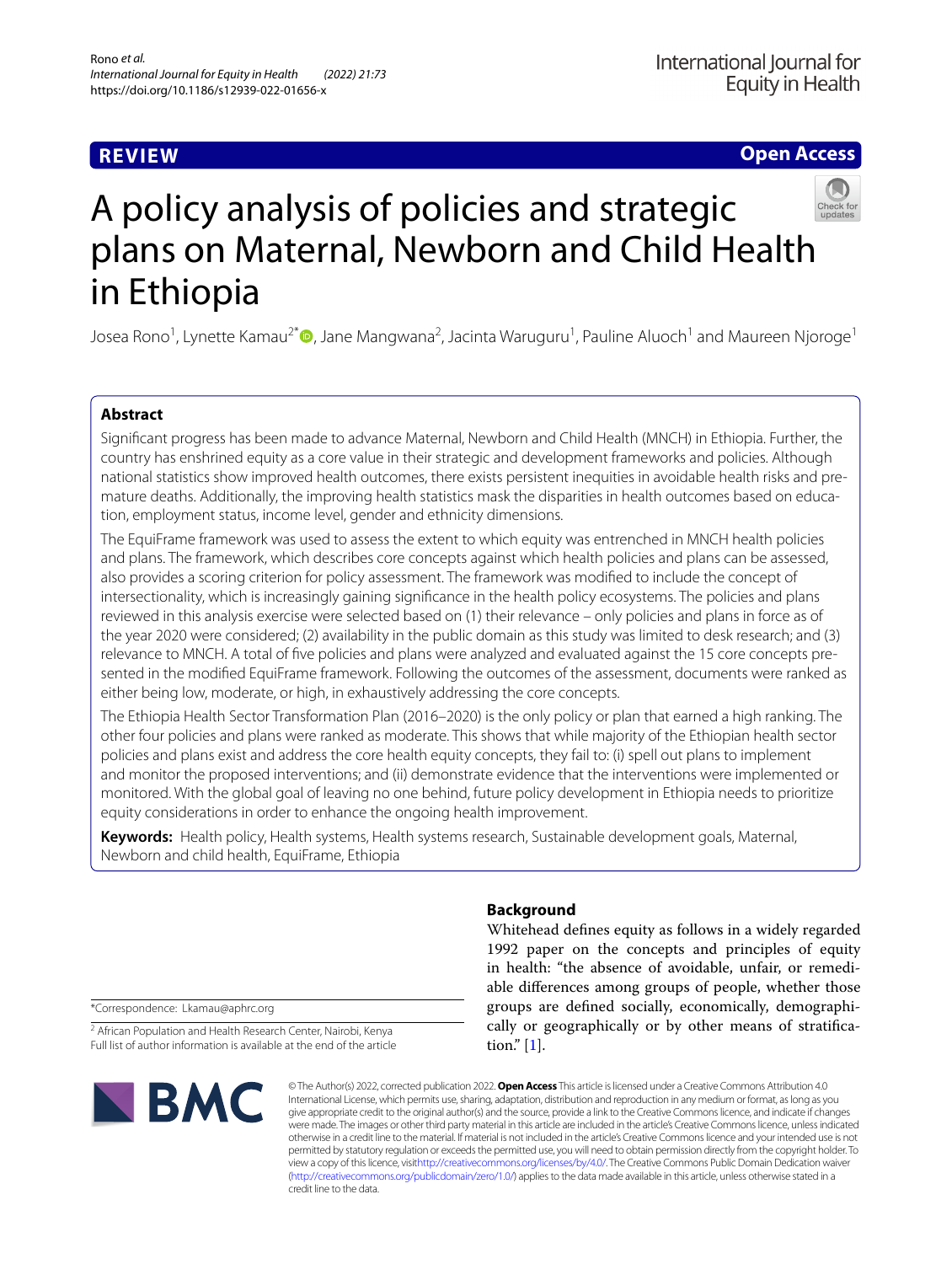The Sustainable Development Goals (SDGs) aspire to adopt this broader and sustainable approach to address inequities in health  $[2]$  $[2]$ . The SDGs, unlike the Millennium Development Goals (MDGs) before them, not only represent a potentially transformative development agenda but are also more explicit in their strong focus on inclusion and reduction of inequalities [[2\]](#page-6-1). Specifc equity components on MNCH are captured in SDG 3.1 which aims to accelerate momentum on ending preventable maternal, newborn, and child deaths, and SDG 3.7 which aims to ensure universal access to sexual and reproductive health-care services [\[3](#page-6-2)].

With the endeavors to achieve the global goals, signifcant health gains as evidenced by improvements in health indicators such life expectancy at birth and infant and child survival have been made [[4\]](#page-6-3). Despite this progress, health inequity remains persistent in the health system [\[5](#page-6-4)]. Failure to achieve health equity may be attributed to factors such as complexity in decision-making in health system contexts and absence of mechanisms that allow for communities to participate in, claim and beneft from resources and entitlements in national and regional health systems  $[6, 7]$  $[6, 7]$  $[6, 7]$ . The allocation of resources for health in Africa is sometimes driven by deep-rooted political and economic interests, which propagate inequities [\[6](#page-6-5)].

#### **Equity / inequity in MNCH**

The Ethiopian Government was guided by its pro - poor policies and strategies and invested heavily in health system strengthening (HSS) [[8\]](#page-7-0). Specifcally, HSS is guided by the WHO six building blocks; with implementation steered by the Ethiopia Ministry of Health with support from multiple stakeholders, including the ministry of fnance; development partners; Civil Society Organizations; and the community. Continuing evidence shows that government consideration for community input when designing policy is likely to lead to improved health outcomes [[9\]](#page-7-1).

Interventions under the HSS programme include the country's fagship program, called the Health Extension Programme (HEP). HEP delivers cost efective basic services to all Ethiopians, mainly women and children. HEP is underpinned by the core principle of community ownership that empowers communities to manage health problems specifc to their communities, thus enabling them to produce their own health. Through the programme, more than 38,000 Health Extension Workers (HEWs) have been trained and deployed all over the country, availing two HEWs in every Kebele (a cluster of villages)  $[8]$  $[8]$ . The Kebele System is a tight system of neighborhood administration and control in Ethiopia, with every Kebele office comprising around 500 households per unit [[10\]](#page-7-2).

The HSS focus has resulted in significant gains to health status of Ethiopians. For instance, under-five mortality rates per 1000 live births dropped from 140 in the year 2010, to 51 in the year 2019 [[11\]](#page-7-3). Similarly, neonatal morality rate dropped from 38 in the year 2010 to 28 in the year 2019 [\[11](#page-7-3)]. Between the years 2000 and 2017, maternal mortality rates per 100,000 live births reduced from 1030 to 401 [\[12](#page-7-4)]. Despite this progress, Ethiopia remains to be one of the six countries who collectively account for more than half the maternal deaths in the world [[13\]](#page-7-5).

While there is signifcant MNCH progress at national level, inequities exist across diferent geographic regions, urban and rural areas and socioeconomic groups [\[14](#page-7-6)]. Health inequality is driven by low economic status, illiteracy, rural residence, no occupation and lack of access to mass media [[15](#page-7-7)]. For instance, more urban women are likely to receive Antenatal care (ANC) from a skilled provider compared to rural women (85% and 70%, respectively). Additionally, more urban women are likely to have four or more ANC visits compared to rural women (59% and 37%, respectively)  $[16]$  $[16]$ . Further, 79% of women with a secondary education received four or more ANC visits, compared to 32% of women with no education. Receiving ANC from a skilled provider is important to monitor pregnancy and has also proven to reduce morbidity and mortality risks for the mother and child during pregnancy, delivery, and the postnatal period [\[16](#page-7-8)].

Global evidence suggests that MNCH inequities are partly related to intersectional gender-related disparities  $[17]$  $[17]$ . These disparities are caused by policies failing to discuss multi-stakeholder dialogues with female representatives from minority groups; and patriarchal norms which inhibit women from accessing health services [[17](#page-7-9), [18\]](#page-7-10).

#### **Stakeholders within MNCH policy landscape**

Over the past decade, Ethiopia has enjoyed unprecedented support from its development partners. The support has been guided by national aspirations and plans including: The Constitution and Ethiopia Health Sector Transformation Plan (HSTP) [\[8](#page-7-0)]. Ethiopia MNCH programmes take on a multi-stakeholder approach with key stakeholders involved including: the Ministry of Health, regional Governments, donors, development partners, civil society organizations, training institutions, and the community. The one planone budget and one report is the approach used by the Ministry of Health to coordinate eforts of stakeholders within the health sector, with the approach ensuring alignment and harmonization in stakeholder work [[19](#page-7-11)].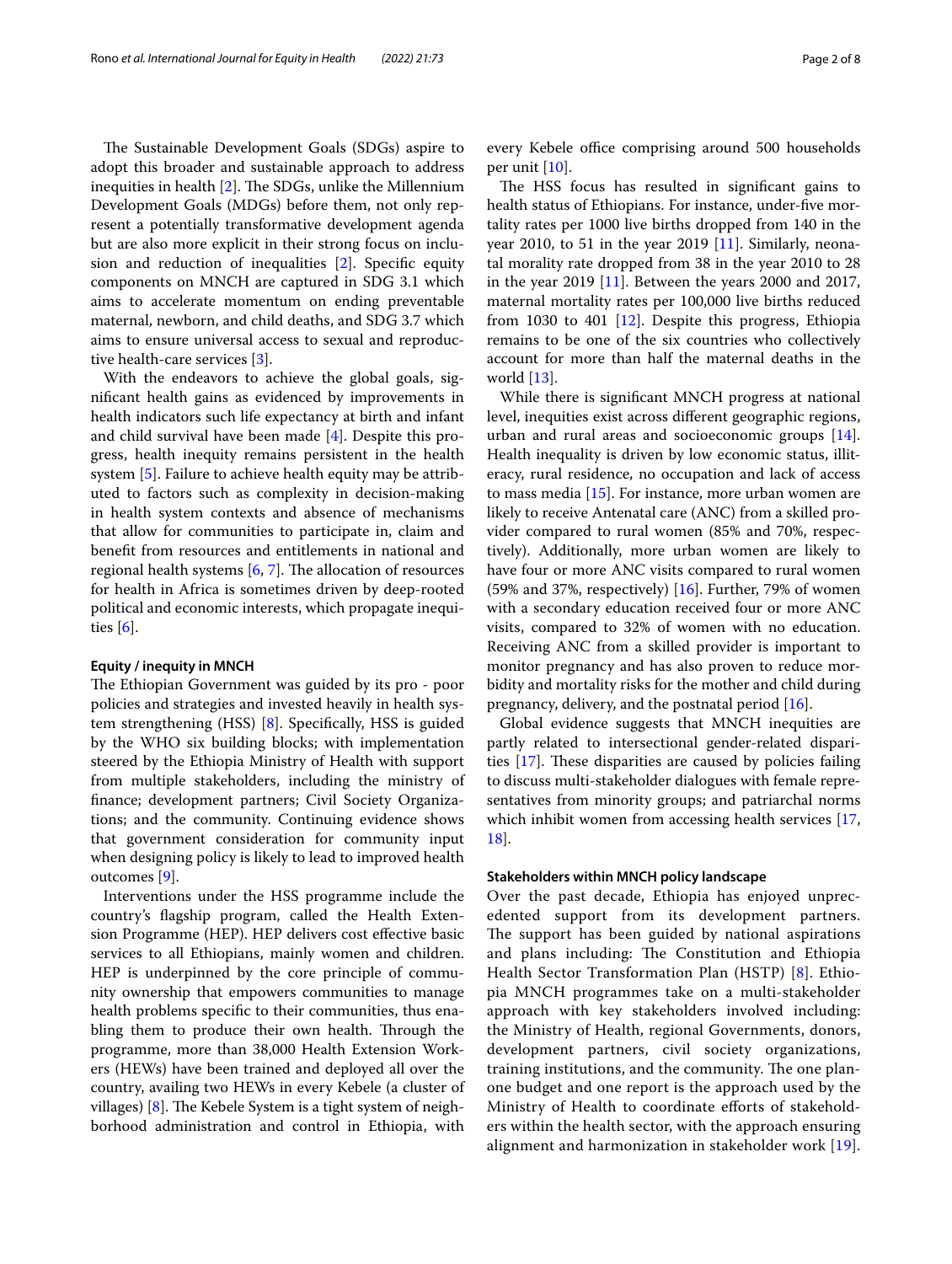However, stakeholder engagement faces challenges around inclusive stakeholder engagement in MNCH policy and planning, as well as transparency in information sharing [[9](#page-7-1), [20\]](#page-7-12).

## **The EquiFrame analysis framework**

In order to anchor the equity analysis on empirical evidence, it was imperative that an analysis framework be identifed and/or developed. Examples of frameworks that have been fronted to guide the assessment and improvement of equity in health policy development and implementation include: Health Equity Impact Assessment (HEIA); Health Equity Assessment Tool (HEAT); and EquiFrame framework  $[21-23]$  $[21-23]$  $[21-23]$ . While the plethora of frameworks is wide, the EquiFrame framework [[23](#page-7-14)] was found to be the most pragmatic starting point for the purposes of this retrospective analysis of already developed policies and plans. The framework describes core concepts against which health policies and plans can be assessed and also provides a scoring criterion to guide the assessment. The application of the framework exposes signifcant inequalities between policies and plans in terms of vulnerable groups coverage and human rights core concepts covering  $[24]$  $[24]$ . The application of the framework has been previously used to assess sexual and reproductive health polices in Ukraine, Scotland, Moldova, and Spain, with the Spanish policy performing best and the Ukrainian policy the worst  $[24]$ . The EquiFrame has also been used to compare 51 health and welfare policies from Namibia, Malawi, South Africa, and Sudan, showing that marginalized and vulnerable people may experience greater social exclusion in low-income countries compared to wealthier countries [[25\]](#page-7-16).

Within the EquiFrame framework, core concepts may be added or removed to suit specifc requirements, political, cultural or other contextual interests or constraints [[24\]](#page-7-15). While the core concepts presented are quite comprehensive, they do not address some of the more recently developed aspects of equity assessment. For this reason, the EquiFrame framework was modifed by the incorporation of a critical albeit a more recently developed concept of intersectionality [\[26](#page-7-17)], that is increasingly gaining signifcance in the health policy ecosystem [\[27](#page-7-18), [28\]](#page-7-19). When a reference to a core concept was identifed, the extent to which the concept was addressed was ascertained using the defnition of the concepts extracted from literature [[23\]](#page-7-14).

Taken together, the key concepts adopted for this analysis are listed in Table [1.](#page-3-0) Figure [1](#page-4-0) describes the step-bystep methodology taken to identify plans and policies for review.

## **Methods**

The analysis and scoring approach provided by the Equi-Frame framework was found to be simple and pragmatic and was adopted in scoring the diferent policy and planning documents reviewed as part of this analysis. The Framework was used to assess five key health policies and plans on MNCH in Ethiopia. The goal was to determine the extent to which existing health policies and plans supported mother and child health-related human rights and identify policies that needed to be revised. The policies and plans that were chosen for examination were the most recent in the public domain that were relevant to MNCH. The documents analyzed were:

- 1. Ethiopia Health Sector Transformation Plan (2016– 2020) [[8](#page-7-0)]
- 2. National Health Sector Strategic Plan for Early Childhood Development in Ethiopia (2020/21–2024/25) [[29\]](#page-7-20)
- 3. National Adolescent and Youth Reproductive Health Strategy (2016–2020) [\[30\]](#page-7-21)
- 4. Ethiopia National Health Care Quality Strategy (2016–2020) [\[31\]](#page-7-22)
- 5. National MNH Quality of care roadmap (2017/18– 2019/20) [[32\]](#page-7-23)

The analysis of the policies and plans was assessed according to the scale proposed by the framework in Table [2.](#page-4-1) Each document was given an overall summary ranking in terms of it being of low, moderate, or high standing according to the criteria provided in Table [3](#page-4-2). The rating was based on the quality of commitment to each individual core concept within the document.

#### **Quality assurance**

The policies and plans were presented in a stakeholder validation meeting, with key participants including community representatives, Ministry of Health, and Civil Society Organizations. Through the validation meeting, stakeholders were able to look objectively at the analysis and recommend changes to enhance the analysis.

## **Results**

Based on the modifed EquiFrame analysis framework, four of the fve health policies and plans observed in this study ranked as moderate. The only exception is the Ethiopia Health Sector Transformation Plan (2016–2020) which ranked as high. None of the policies considered ranked low, with 80% of equity concepts mentioned across all policies and plans (Table  $4$ ). The scoring (Table [5\)](#page-5-1) was arrived at through rating the quality of commitment to the individual core concepts within the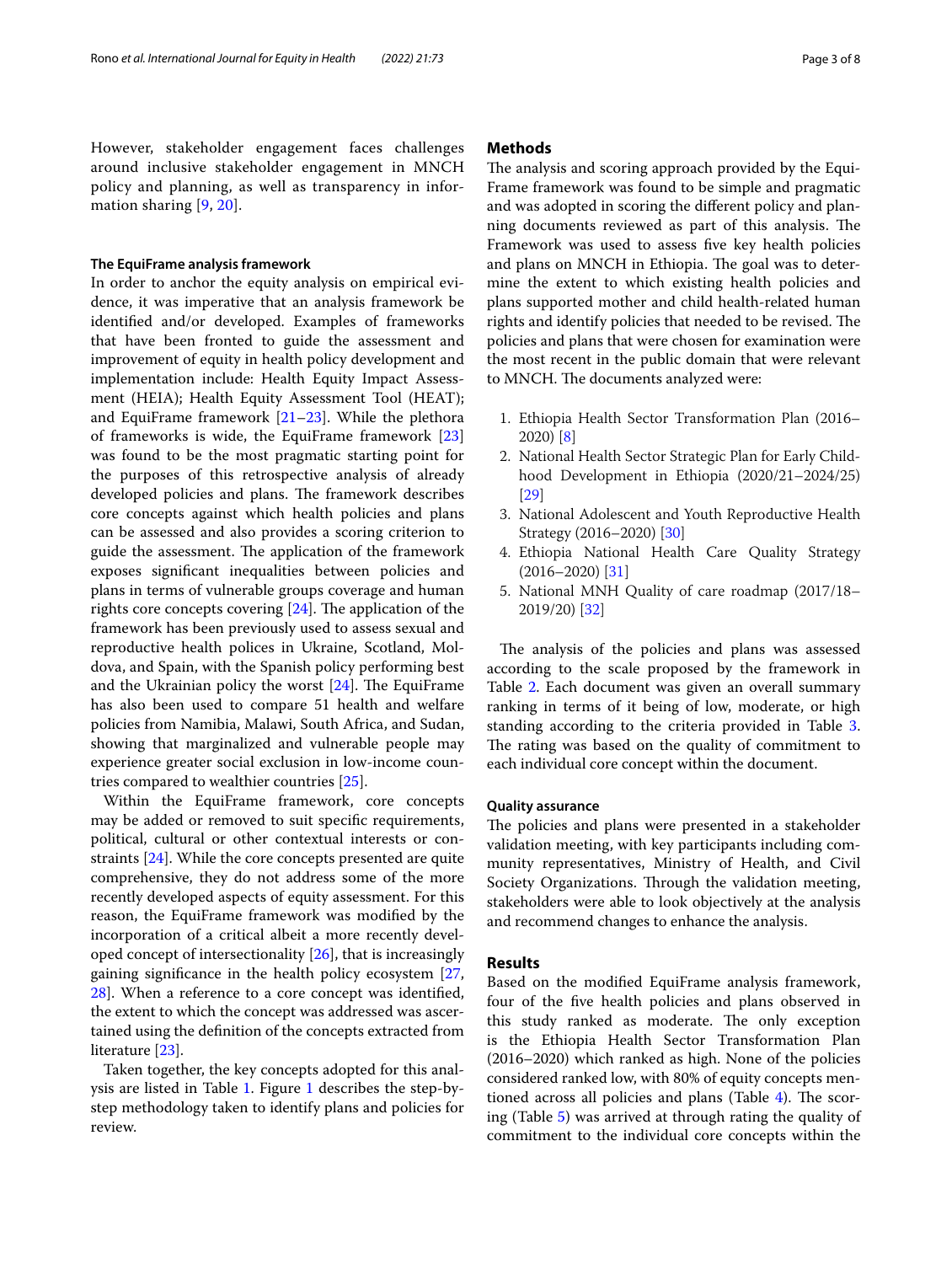## <span id="page-3-0"></span>**Table 1** Key defnitions of core concepts

| Core concept                                                                   | <b>Definition</b>                                                                                                                                                                                                                                                                                                                                                                                                                                                                                                                                     |
|--------------------------------------------------------------------------------|-------------------------------------------------------------------------------------------------------------------------------------------------------------------------------------------------------------------------------------------------------------------------------------------------------------------------------------------------------------------------------------------------------------------------------------------------------------------------------------------------------------------------------------------------------|
| Participation/inclusivity in development of policies and plans                 | This looked at the extent to which a policy or plan provided for (i) mechanisms<br>(or representation) for communities to participate in, claim and benefit from<br>entitlements in national systems and/or (ii) stakeholder engagement in its<br>development and/or (iii) dissemination to key stakeholders or the general<br>public                                                                                                                                                                                                                 |
| Equity considerations in budgets and resource allocation                       | This looked at the extent to which policy or plan incorporated inequity metrics<br>(e.g. deprivation) in public budget resource allocation                                                                                                                                                                                                                                                                                                                                                                                                            |
| Non - discrimination                                                           | This examined whether the policy or plan supported the rights of vulnerable<br>groups to have equal opportunity in receiving health care                                                                                                                                                                                                                                                                                                                                                                                                              |
| <b>Individualized services</b> (also referred elsewhere as acceptability [26]) | This examined the extent to which a policy or plan supported the rights of<br>vulnerable groups to receive individually tailored services to meet their needs<br>and choices                                                                                                                                                                                                                                                                                                                                                                          |
| Entitlement:                                                                   | This looked at whether the policy or plan stipulated how vulnerable groups<br>qualified for specific benefits relevant to them                                                                                                                                                                                                                                                                                                                                                                                                                        |
| Access                                                                         | This looked at whether the policy or plan supported vulnerable groups in terms<br>of their physical, economic, and information access to health services                                                                                                                                                                                                                                                                                                                                                                                              |
| Quality                                                                        | This examined whether the policy or plan supported quality services to vulner-<br>able groups through highlighting the need for evidence-based and profession-<br>ally skilled practice                                                                                                                                                                                                                                                                                                                                                               |
| Efficiency                                                                     | This examined the extent to which a policy or plan supported efficiency by<br>providing a structured way of matching health system resources with service<br>demands to address health needs of vulnerable groups                                                                                                                                                                                                                                                                                                                                     |
| <b>Effectiveness</b> (Evidence-based focus)                                    | This examined whether the policy or plan used best evidence and practises to<br>optimize health outcomes.                                                                                                                                                                                                                                                                                                                                                                                                                                             |
| Accountability:                                                                | This examined whether the policy or plan under review specified to whom, and<br>for what, services providers were accountable                                                                                                                                                                                                                                                                                                                                                                                                                         |
| Do no harm/ Safety                                                             | This examined whether the policy or plan under review provided for minimiza-<br>tion of risks during healthcare delivery                                                                                                                                                                                                                                                                                                                                                                                                                              |
| Cultural responsiveness                                                        | This looked at whether the policy or plan under review ensured services<br>responded to the beliefs, values, gender, interpersonal styles, attitudes, cultural,<br>ethnic, or linguistic, aspects of the person.                                                                                                                                                                                                                                                                                                                                      |
| <b>Intersectionality</b>                                                       | This examined whether the policy under review took into account intersec-<br>tionality i.e. going beyond the singular categories that are typically favoured in<br>equity-driven analyses (e.g., sex and gender in sex and gender based analysis)<br>and also beyond the kind of enumerated list of determinants of health often<br>found in health impact assessments (e.g. residence, wealth etc.) to consider<br>interactions between categories and determinants simultaneously e.g. impact<br>of gender and education level simultaneously [26]. |
| Human resources for health (HRH)                                               | This looked at whether the policy or plan provided for the development (e.g.<br>through training) and maintenance of appropriate HRH to ensure adequate<br>provision of quality healthcare services to women and children                                                                                                                                                                                                                                                                                                                             |
| Infrastructure                                                                 | This examined whether the policy or plan provided for the development and<br>maintenance of appropriate infrastructure to ensure adequate provision of<br>quality healthcare services to women and children                                                                                                                                                                                                                                                                                                                                           |

policies and plans. However, the policies and plans did not: (i) spell out plans to implement and monitor the proposed interventions; and (ii) demonstrate evidence that the interventions were implemented or monitored.

Regarding quality of commitment to core concepts, the concepts of quality and efectiveness received the highest score of 4. This shows an intention to monitor these concepts was expressed. In terms of specifc concepts, most of the policies and plans failed to mention two important concepts namely: cultural responsiveness, and intersectionality. Intersectionality was not mentioned in any of the policies and plans considered. Ideally, intersectionality can enable peoples subjugated in diferent but connected ways to unite around more expansive agendas for social justice. Cultural responsiveness can be addressed through leveraging community networks such as community health workers, religious organizations, traditional leaders, and educational institutions to address the disparities [[9](#page-7-1)]. Community engagement has proved a useful tool in ensuring policies are responsive to the needs of the community and that people in underprivileged communities have a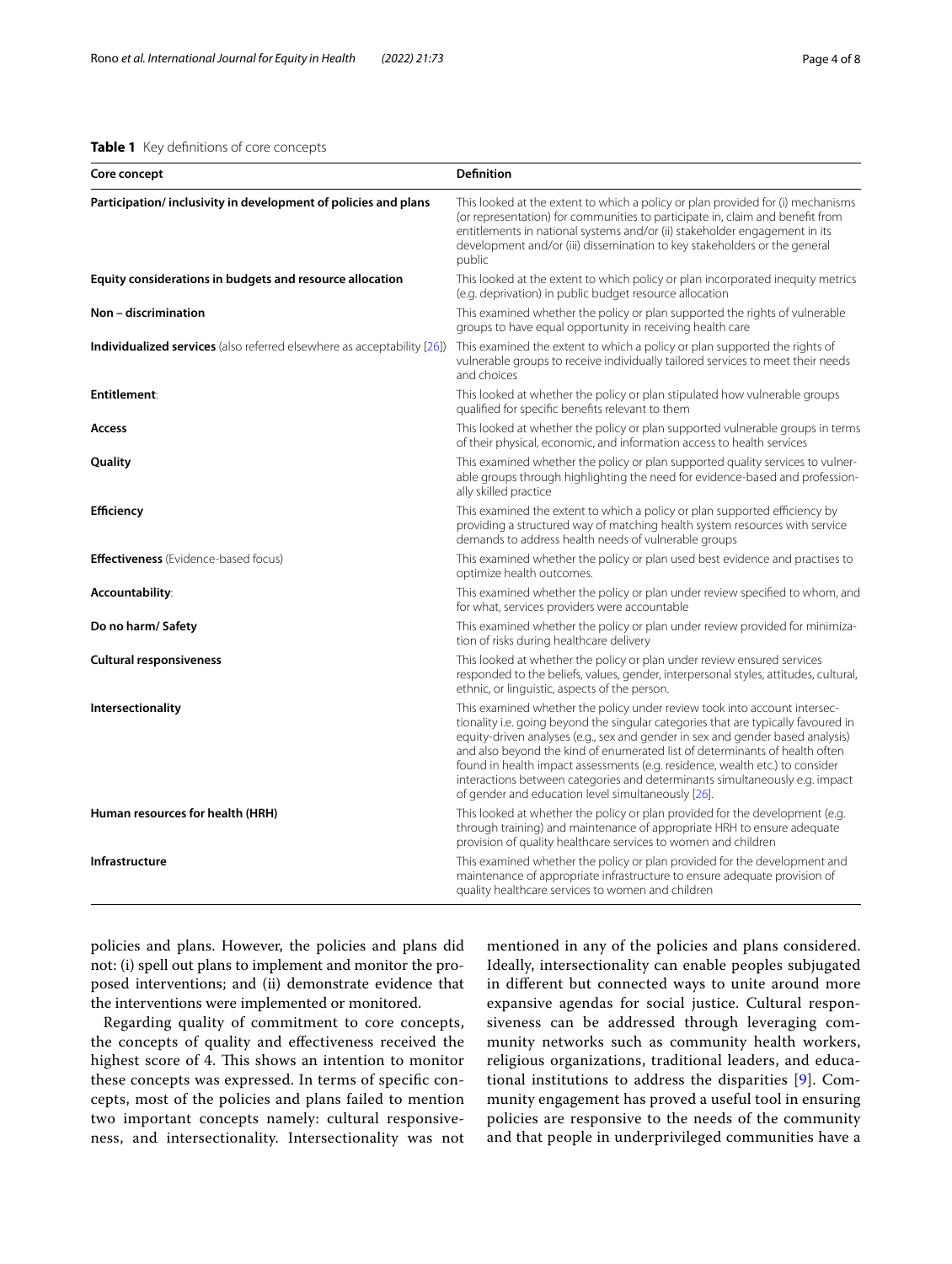

<span id="page-4-1"></span><span id="page-4-0"></span>**Table 2** Core concept scoring table

| Scoring | Description of scoring category                                |
|---------|----------------------------------------------------------------|
| 0       | Concept not mentioned                                          |
|         | Concept only mentioned                                         |
| 2       | Concept mentioned and explained                                |
| 3       | Specific policy actions identified to address the concept      |
|         | Intention to monitor the concept was expressed                 |
|         | Evidence that the specific policy action is (or was) monitored |

better understanding of how to manage various health issues [\[9](#page-7-1)].

In addition, the policies and plans do not put forward any monitoring and evaluation (M&E) frameworks or indicators that are pro-equity and all indicators outlined in the document track macro (population-wide) metrics.

## **Discussion**

This review demonstrated that while there is remarkable progress in MNCH outcome, these improvements mask the inequities experienced across unique population groups such a women and children, with gaps based on diferent social factors, including but not limited to education, employment status, income level, gender and ethnicity. Despite these equity deficits, MNCH policies and plans in the country score moderately in terms of their equity-related provisions. Most of the policies and plans fail to adopt equity consideration in the entire development and implementation lifecycle. A life cycle approach in policy is likely to enable better uptake of MNCH services  $[17]$  $[17]$ . These insights are particularly important, given the need to adjust current provisions of Universal Health Coverage in Africa in line with the population's needs and realities.

Given both the broader focus on the health sector and concerns about health equity, donors have ofered signifcant fnancial and technical support to MNCH in Ethiopia [[14\]](#page-7-6). While there has been improvement in the sector, fnancial and regulatory constraints are perceived as limiting the country's ability to provide more equitable health services. Some of the priority areas in Ethiopia that need urgent attention include: a sustained and strong political will to develop the health sector; an increase in fnancial and human resources to support the health sector; and better government accountability to its citizens [\[14](#page-7-6), [33\]](#page-7-24).

<span id="page-4-2"></span>

| <b>Analysis</b>                               |                                                                                                                                                                                                                                                                                                                                                                          |  |  |  |
|-----------------------------------------------|--------------------------------------------------------------------------------------------------------------------------------------------------------------------------------------------------------------------------------------------------------------------------------------------------------------------------------------------------------------------------|--|--|--|
| <b>Broad Analysis Category</b>                | <b>Description of Analysis Category</b>                                                                                                                                                                                                                                                                                                                                  |  |  |  |
| Core concept coverage                         | The percentage of core concepts (CCs) included in the policy out of the total number of CCs.<br>CC coverage $=(n/15) \times 100$ (where: n is the number of core concepts that score above 0; and 15 is the total number of<br>$CCs$ ).                                                                                                                                  |  |  |  |
| Core concept quality                          | The percentage of CCs rated as four or five (based on Table 1 scoring), that is, as either stating intention to monitor a<br>specific policy action or there is evidence that the specific policy action is (or has been) monitored.<br>CC quality = (Total number of CCs scoring four or five $/15$ ) $\times$ 100 (where: 15 is the total number of CCs)               |  |  |  |
| Overall ranking of policy<br>or plan document | Policies and plans were ranked based on their performance scores in the CC coverage and quality categories. The ranking<br>was given as below:<br>(i) High = if the policy achieved $\geq$ 50% on both scores above.(ii) Moderate = if the policy achieved $\geq$ 50% on one of two<br>scores above.<br>(iii) Low = if the policy achieved $<$ 50% on both scores above. |  |  |  |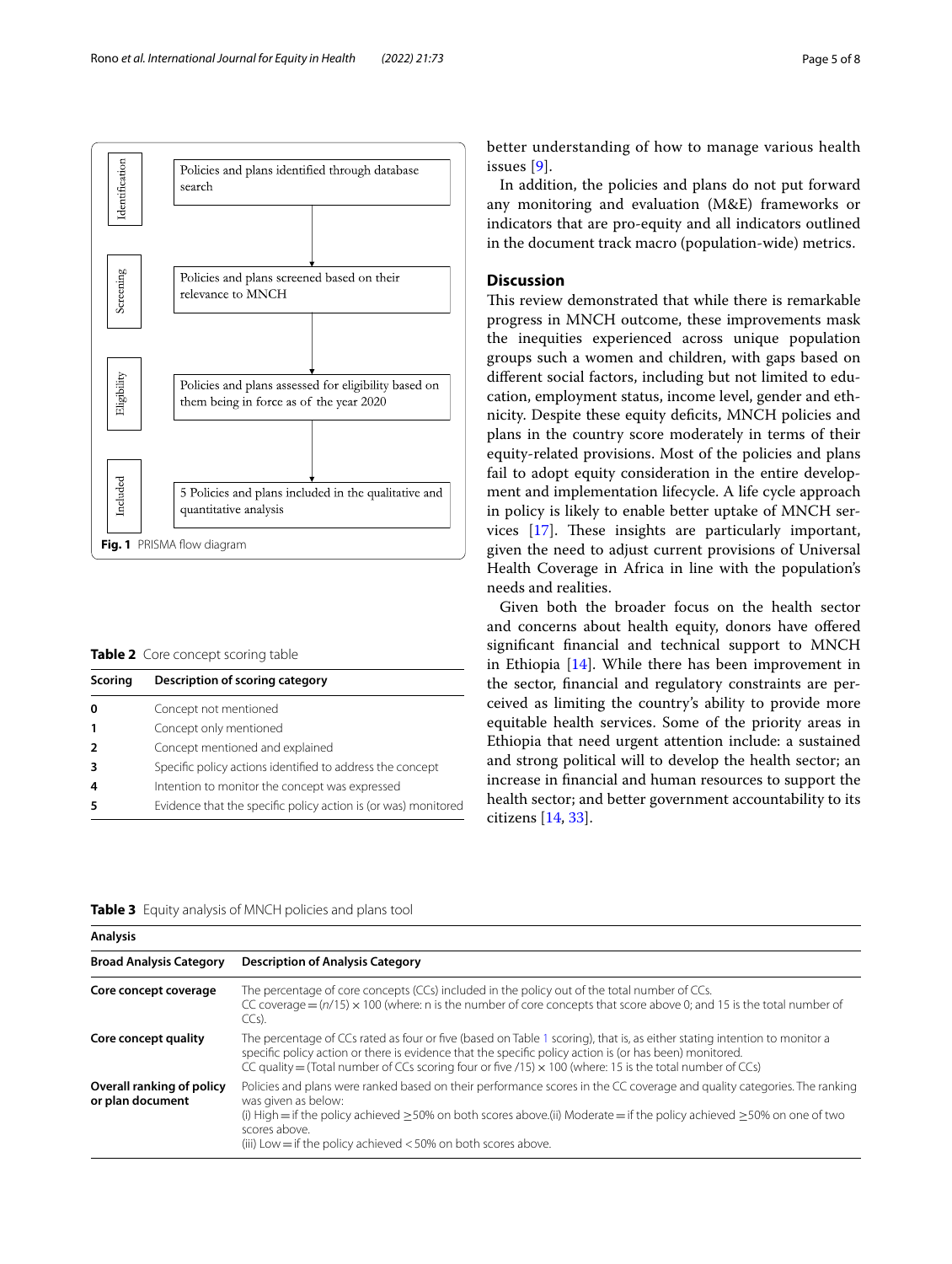| Core concept                                                           | <b>Strategy</b>                                                |                                                                                                      |                                                                                          |                                                                           |                                                                   |  |  |
|------------------------------------------------------------------------|----------------------------------------------------------------|------------------------------------------------------------------------------------------------------|------------------------------------------------------------------------------------------|---------------------------------------------------------------------------|-------------------------------------------------------------------|--|--|
|                                                                        | Ethiopia<br><b>Health Sector</b><br><b>Transformation Plan</b> | <b>National Health</b><br>Sector Strategic Plan<br>for Early Childhood<br>Development in<br>Ethiopia | <b>National Adolescent</b><br>and Youth<br><b>Reproductive Health</b><br><b>Strategy</b> | <b>Ethiopia National</b><br><b>Health Care Quality</b><br><b>Strategy</b> | <b>Ethiopia National</b><br><b>MNH Quality of Care</b><br>Roadmap |  |  |
| Participation/inclusiv-<br>ity in development of<br>policies and plans | $\overline{4}$                                                 | 3                                                                                                    | 4                                                                                        | 3                                                                         | 3                                                                 |  |  |
| Equity considera-<br>tions in budgets and<br>resource allocation       | 4                                                              | 4                                                                                                    | $\overline{4}$                                                                           | 4                                                                         |                                                                   |  |  |
| Non - discrimination                                                   | 3                                                              | 3                                                                                                    | 3                                                                                        | 3                                                                         | ζ                                                                 |  |  |
| Individualized services                                                | 3                                                              |                                                                                                      | 3                                                                                        |                                                                           |                                                                   |  |  |
| Entitlement                                                            | 3                                                              |                                                                                                      |                                                                                          |                                                                           |                                                                   |  |  |
| Access                                                                 | 4                                                              |                                                                                                      | 3                                                                                        |                                                                           |                                                                   |  |  |
| Quality                                                                | 4                                                              |                                                                                                      | 4                                                                                        |                                                                           |                                                                   |  |  |
| Efficiency                                                             | 4                                                              | ੨                                                                                                    | 4                                                                                        | 2                                                                         |                                                                   |  |  |
| Accountability                                                         | 3                                                              | 2                                                                                                    | 3                                                                                        | 3                                                                         |                                                                   |  |  |
| Do no harm/ Safety                                                     | 3                                                              |                                                                                                      |                                                                                          | 4                                                                         |                                                                   |  |  |
| Cultural responsiveness                                                | 3                                                              |                                                                                                      |                                                                                          | 0                                                                         | Ω                                                                 |  |  |
| Effectiveness (Evi-<br>dence-based focus)                              | 4                                                              | 4                                                                                                    | 4                                                                                        | 4                                                                         |                                                                   |  |  |
| Intersectionality                                                      | 0                                                              | $\Omega$                                                                                             | $\Omega$                                                                                 | 0                                                                         | $\Omega$                                                          |  |  |
| Human resources for<br>health                                          | 4                                                              |                                                                                                      | 3                                                                                        | 3                                                                         | 3                                                                 |  |  |
| Infrastructure                                                         | 4                                                              | 3                                                                                                    | 3                                                                                        | 3                                                                         | 3                                                                 |  |  |

## <span id="page-5-0"></span>**Table 4** Results of the equity analysis of MNCH policies and plans

<span id="page-5-1"></span>**Table 5** Ranking of the equity analysis of MNCH policies and plans

**Strategy**

| Core concept                                       | strategy                                                              |                                                                                                             |                                                                                          |                                                                           |                                                                   |  |
|----------------------------------------------------|-----------------------------------------------------------------------|-------------------------------------------------------------------------------------------------------------|------------------------------------------------------------------------------------------|---------------------------------------------------------------------------|-------------------------------------------------------------------|--|
|                                                    | <b>Ethiopia</b><br><b>Health Sector</b><br><b>Transformation Plan</b> | <b>National Health</b><br>Sector Strategic Plan<br>for Early Childhood<br>Development in<br><b>Ethiopia</b> | <b>National Adolescent</b><br>and Youth<br><b>Reproductive Health</b><br><b>Strategy</b> | <b>Ethiopia National</b><br><b>Health Care Quality</b><br><b>Strategy</b> | <b>Ethiopia National</b><br><b>MNH Quality of Care</b><br>Roadmap |  |
| Core concept coverage                              | 93%                                                                   | 87%                                                                                                         | 93%                                                                                      | 87%                                                                       | 87%                                                               |  |
| Core concept quality                               | 53%                                                                   | 33%                                                                                                         | 33%                                                                                      | 40%                                                                       | 27%                                                               |  |
| Overall ranking of<br>policy or plan docu-<br>ment | High                                                                  | Moderate                                                                                                    | Moderate                                                                                 | Moderate                                                                  | Moderate                                                          |  |

Establishing goals and targets that aim to reduce inequity encourages the orientation of policies, programmes and practices to promote health in disadvantaged population groups. Without a dedicated focus on equity within monitoring and evaluation frameworks in policies, eforts to improve MNCH will be slowed down.

In light of best practice and the equity analysis results presented above, this review makes the following recommendations:

## **The government should adopt intersectionality in equity measurement**

Despite intersectionality being a signifcant aspect in the health policy ecosystem, the MNCH policies and plans examined here do not include it as a concept. Future measurement of health outcomes should move beyond tracking inequity along individual dimensions/ categories (e.g. residence and gender) and incorporate intersectionality. Among the ways of incorporating intersectionality is through promoting social science approaches and the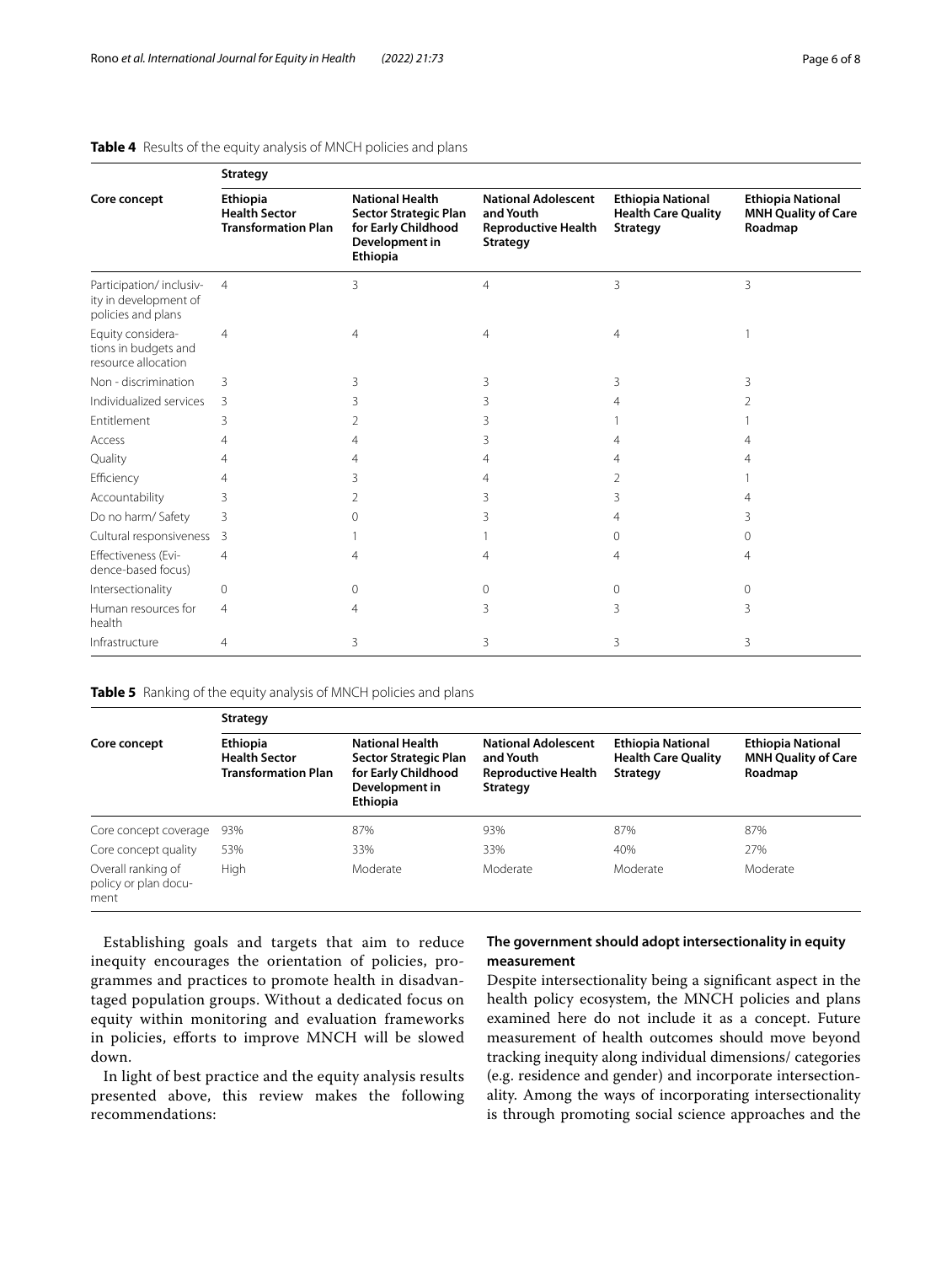use of such evidence for policy making to capture the nuance and complexity of intersecting factors. This will allow for the identifcation of sub-populations at the intersection of multiple dimensions that merit tailored policy interventions that may not be evident at the macro (population-wide) level [\[34](#page-7-25)].

## **The Ministry of Health needs to incorporate a more robust M&E framework to track progress and inform decision making for MNCH programmes**

The moderate scores earned by existing MNCH policies and plans allude to sub-optimal integration of M&E frameworks. Future MNCH policy development ought to not only describe and analyze the distribution and causes of inequalities in health, but also include measurable indicators to track progress on reducing inequities. M&E can help improve governance in a variety of ways. First, the data gathered can be used in government decisionmaking and prioritization of activities, particularly during the budgeting process. Second, it can assist policy makers by giving information (especially on costs and benefts) that can be used in planning or monitoring the progress of ongoing initiatives [[35\]](#page-7-26).

## **Limitations**

The issues in the public sector are complex, with limits existing not only in the policy analysis process, but also in the application of analysis. Policy alternatives that sound great on paper may not hold up in practice. This limitation can be solved by acknowledging that there is unlikely to be a one-size-fts-all model that would result in easy, actionable recommendations.

## **Conclusion**

The findings presented here indicate that future efforts should go beyond improving MNCH outcomes at the macro level and more into enhancing the adoption of equity considerations in the entire MNCH policy development and implementation lifecycle, including M&E. These insights imply that future policy development in Ethiopia ought to deliberately take into account equity consideration in order to enhance equitable improvement in health outcomes and live up to the SDGs central promise of leaving no one behind.

#### **Abbreviations**

APHRC: African Population and Health Research Center; AYRH: Adolescent and Youth Reproductive Health; CCs: Core concepts; ECD: Early Childhood Development; HEP: Health Extension Programme; HEWs: Health Extension Workers; HSTP: Ethiopia Health Sector Transformation Plan; MNCH: Maternal, Newborn and Child Health; MDGs: Millennium Development Goals; M&E: Monitoring and Evaluation; SDGs:: Sustainable Development Goals; WHO: World Health Organization.

#### **Acknowledgements**

Research teams supported by the IMCHA Initiative in Ethiopia who facilitated access to some of the policy documents. Authors' afliation 1 E&K Consulting Firm 2 African Population Health Research Center (APHRC).

#### **Authors' contributions**

JR and LK designed the approach for policy review/analysis. JM guided the inception process of the policy review/analysis. JW, PA, and MN conducted the policy review and analysis. All authors participated in the intellectual content analysis, interpretation of the fndings, and review of the fnal version of the manuscript. All authors read and approved the fnal manuscript.

#### **Funding**

This study was supported by the APHRC. The content is solely the responsibility of the authors and does not necessarily represent the official views of either funder. This work was done with the aid of a grant from the Innovating for Maternal and Child health in Africa Initiative - A partnership of Global Afairs Canada (GAC), The Canadian Institutes of Health Research (CIHR) and Canada's International Development Research Center (IDRC).

## **Availability of data and materials**

The datasets used and/or analyzed in the review/analysis are available from the corresponding author on reasonable request.

#### **Declarations**

**Ethics approval and consent to participate** Not applicable.

#### **Consent for publication**

Not applicable.

#### **Competing interests**

Lynette Kamau, a co-author of this paper, works for the African Population and Health Research Center (APHRC). The authors declare that they have no competing interests. The fndings and conclusions of this study are those of the author(s) and do not represent the funder of the study.

#### **Author details**

<sup>1</sup> E&K Consulting Firm, Nairobi, Kenya. <sup>2</sup> African Population and Health Research Center, Nairobi, Kenya.

Received: 14 September 2021 Accepted: 28 March 2022 Published online: 19 May 2022

#### **References**

- <span id="page-6-0"></span>1. Whitehead M, Dahlgren G. Concepts and principles for tackling social inequities in health: levelling up part 1. World Health Org: Stud Soc Econ Determinants Popul Health. 2006;2:460–74.
- <span id="page-6-1"></span>2. Marmot M, Bell R. The sustainable development goals and health equity. Epidemiology. 2018;29(1):5–7.
- <span id="page-6-2"></span>3. World Health Organization. Health topics. In: Sustainable Development Goal 3: Health [cited 26 May 2021]. Available from: [https://www.who.int/](https://www.who.int/health-topics/sustainable-development-goals#tab=tab_2) [health-topics/sustainable-development-goals#tab](https://www.who.int/health-topics/sustainable-development-goals#tab=tab_2)=tab\_2.
- <span id="page-6-3"></span>4. United Nations. The Millennium Development Goals Report [Internet]. Way C, editor. New York; 2015 [cited 29 Oct 2021] p. 6–7. Available from: [https://www.un.org/millenniumgoals/2015\\_MDG\\_Report/pdf/MDG%](https://www.un.org/millenniumgoals/2015_MDG_Report/pdf/MDG%202015%20rev%20(July%201).pdf) [202015%20rev%20\(July%201\).pdf.](https://www.un.org/millenniumgoals/2015_MDG_Report/pdf/MDG%202015%20rev%20(July%201).pdf)
- <span id="page-6-4"></span>5. Pons-Duran C, Lucas A, Narayan A, Dabalen A, Menéndez C. Inequalities in sub-Saharan African women's and girls' health opportunities and outcomes: evidence from the demographic and health surveys. J Glob Health. 2019;9(1):5.
- <span id="page-6-5"></span>6. NO EP. Equity in Health in Southern Africa: Turning Values into Practice.
- <span id="page-6-6"></span>7. Dutta T, Meyerson BE, Agley J, Barnes PA, Sherwood-Laughlin C, Nicholson-Crotty J. A qualitative analysis of vaccine decision makers' conceptualization and fostering of 'community engagement'in India. Int J Equity Health. 2020;19(1):1–4.